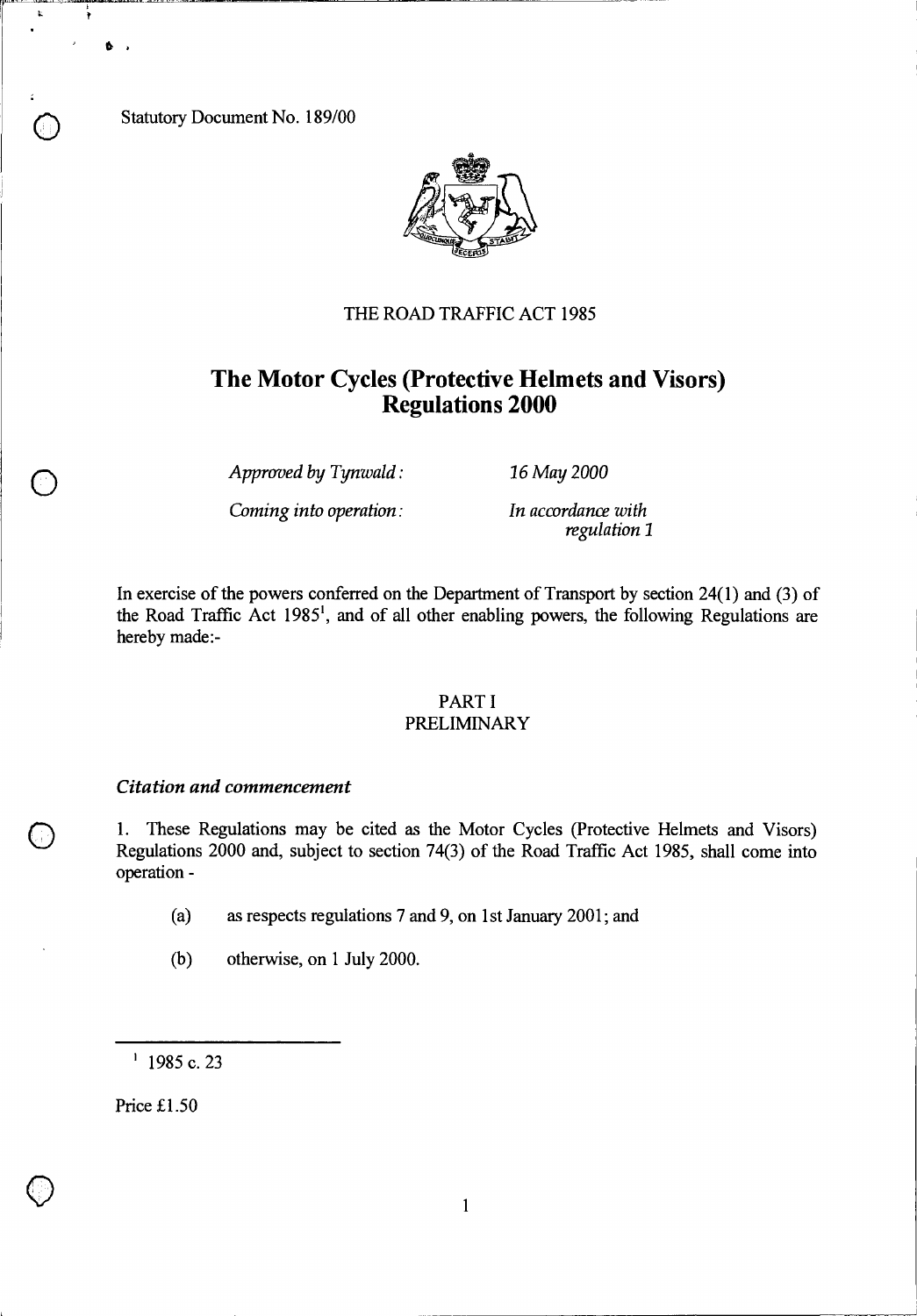## *Revocation*

(a) as respects regulations 2 to 4 and Schedule 1, with effect from 1July 2000; and

 $\bigcirc$ 

(b) otherwise, with effect from 1st January 2001.

# *Interpretation*

3. (1) In these Regulations, -

"the ECE Agreement" means the Agreement concerning the adoption of uniform conditions of approval for motor vehicles, their equipment and parts and reciprocal recognition thereof concluded by members of the United Nations' Economic Commission for Europe ("ECE") at Geneva on 20th March  $1958<sup>3</sup>$  as amended<sup>4</sup>;

"ECE Regulation 22" means Regulation  $N^{\circ}$  22 set out in Addendum 21 to the ECE Agreement;

"ECE Regulation 22.05" means ECE Regulation 22 as amended by -

- (a) all amendments in force on 1st January 2000;
- (b) draft supplement  $2<sup>5</sup>$  to the 04 series of amendments as adopted by the Administrative Committee (AC.1) of the ECE Agreement at its 11th session; and
- (c) the draft 05 series of amendments<sup>6</sup> as adopted by the same committee at its 13th session;

"EEA State" means a State which is a contracting party to the Agreement on the European Economic Area signed at Oporto on 2nd May 1992 as adjusted by the Protocol signed at Brussels on 17th March 1993';

- <sup>4</sup> Cmnd 3562
- $5$  TRANS/WP.29/667
- <sup>6</sup> TRANS/WP.29/694

 $^7$  Cm 2073 and 2183

 $2$  GC 106/81

<sup>&</sup>lt;sup>3</sup> Cmnd 2535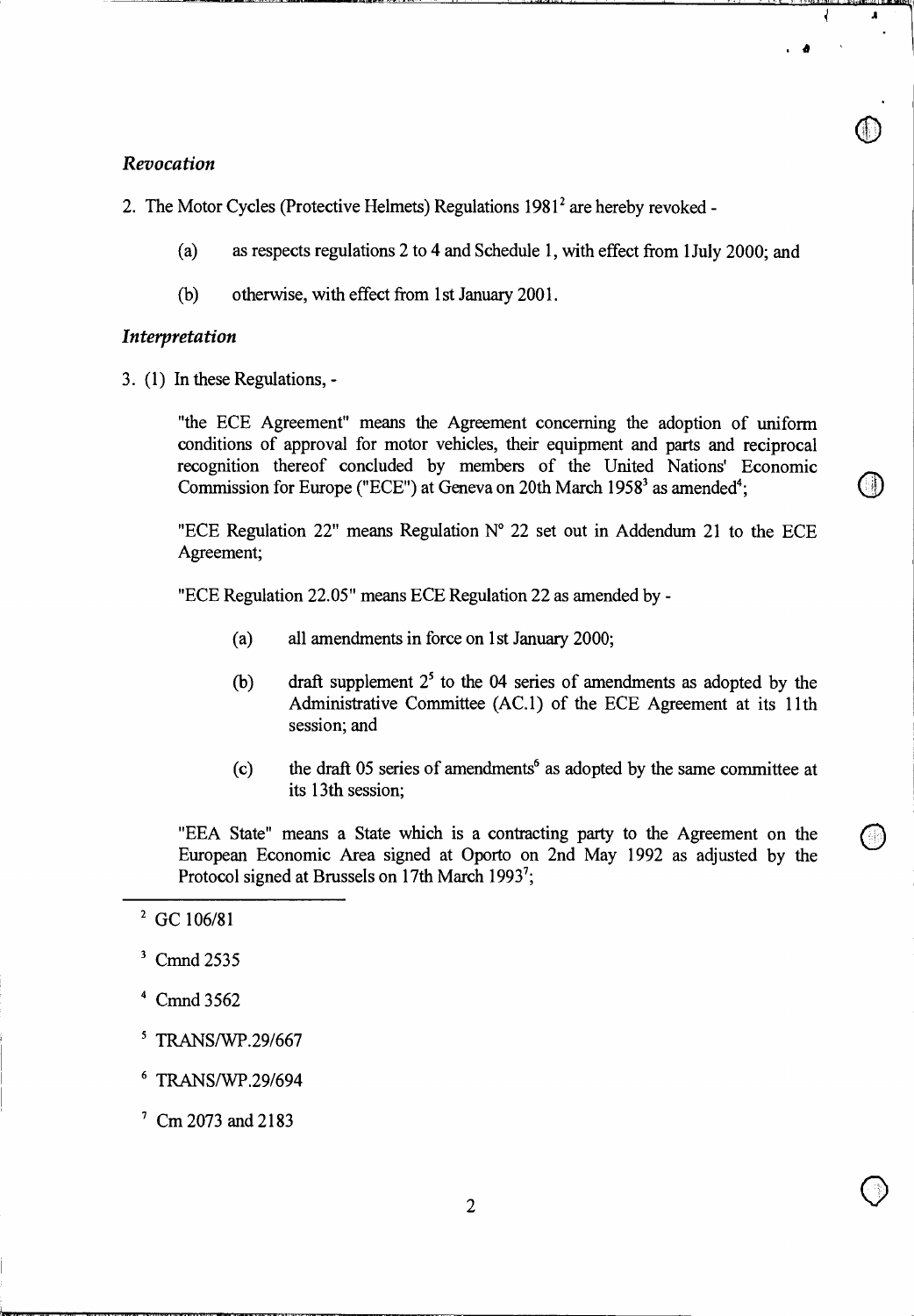"motor bicycle" means a two-wheeled motor cycle, whether or not having a sidecar attached, and for the purposes of this definition any two wheels of a motor cycle shall be counted as one wheel if the distance laterally between the centres of the areas of contact of those wheels with the road surface is less than 460 millimetres;

"protective helmet" means a helmet which -

- (a) either
	- (i) bears a marking applied by its manufacturer indicating compliance with the specifications contained in one of the British Standards (whether or not as modified by any amendment) mentioned in the Schedule, or
	- (ii) is of a type manufactured for use by persons on motor cycles which by virtue of its shape, material and construction could reasonably be expected to afford to the wearer a degree of protection from accidental injury similar to or greater than that provided by a helmet of a type referred to in sub-paragraph (i); and
- (b) if fitted with a chin cup attached to or held in position by a strap, is provided with an additional strap (for fastening under the wearer's jaw) to secure the helmet to the head.

"strap" includes any fastening device; and

"visor" means headgear consisting of a transparent screen and designed or adapted

- (a) to be attached to a helmet; and
- (b) to extend over the eyes and all or part of the face of a wearer.
- (2) For the purposes of these Regulations, -

0

 $\pmb{\ast}$ 

À

- (a) an approved certification mark is
	- $(i)$ the certification mark of the British Standards Institution, or
	- (ii) a certification mark which indicates that a conformity assessment equivalent to that of the British Standards Institution has been undertaken; and
- (b) an approved body is
	- (i) the British Standards Institution, or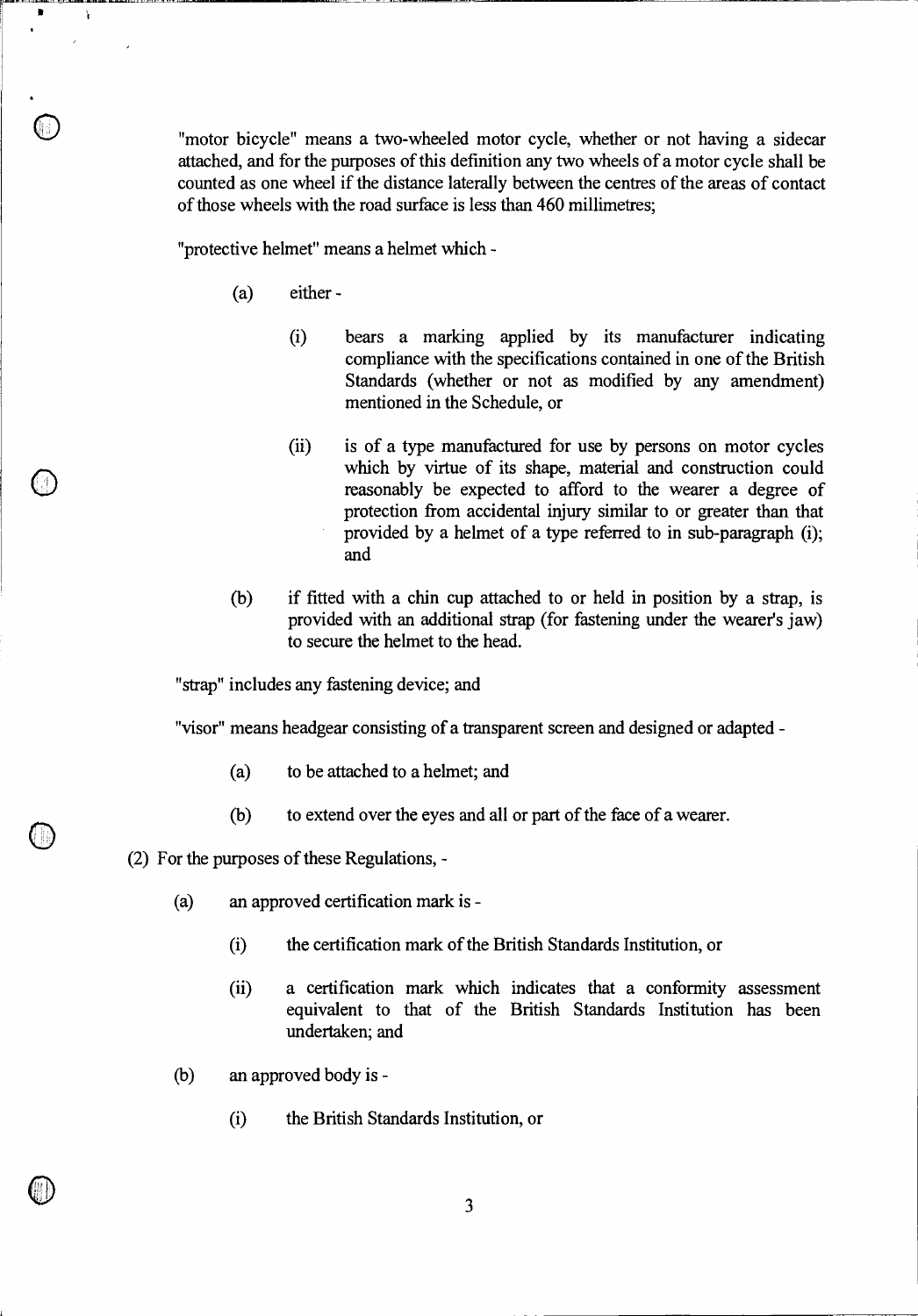(ii) any body approved by an EEA State to undertake conformity assessments equivalent to those undertaken by the British Standards Institution.

₹

## *Exemption*

- 4. Nothing in regulation 6 or 8 shall apply to any person driving or riding on a motor bicycle if
	- (a) it is a mowing machine;
	- (b) it is for the time being propelled by a person on foot; or
	- (c) he is a follower of the Sikh religion and is wearing a turban.

## *Saving for the Consumer Protection (Trade Descriptions) Act 1970 and the Consumer Protection Act 1991*

5. Nothing in these Regulations shall be taken to authorise any person to apply any number or mark referred to therein in contravention of the Consumer Protection (Trade Descriptions) Act 1970<sup>8</sup> or the Consumer Protection Act 1991<sup>9</sup>.

# PART II PROTECTIVE HELMETS

### *Wearing of protective helmets*

6. (1) Every person driving or riding (otherwise than in a sidecar) on a motor bicycle when on a road shall wear a protective helmet.

(2) A person shall not be regarded for the purposes of paragraph (1) as wearing a protective helmet unless it is securely strapped to his head.

### *Prescribed types of recommended helmet*

7. The types of helmet hereby prescribed as types of helmet recommended as affording protection to persons on or in motor cycles from injury in the event of an accident are helmets which, as respects their shape, construction and other qualities, -

(a) conform with British Standard 6658: 1985 as amended by Amendment Slip number 1 published on 28th February 1986 and are marked with the number of that standard;

 $8$  Vol. XXI, p. 482

 $91c.9$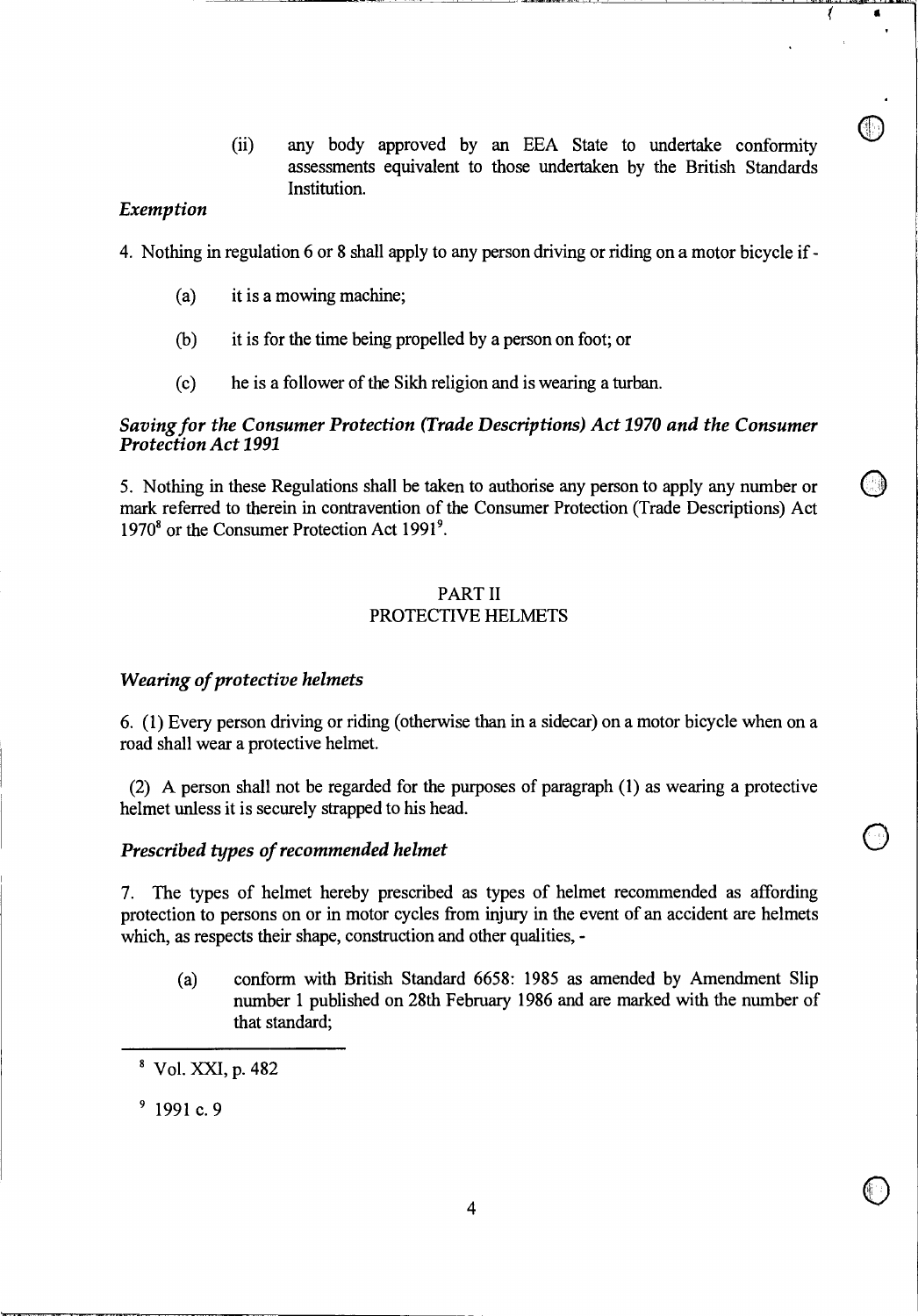- (b) conform with any other standard accepted by an EEA State which offers in use equivalent levels of safety, suitability and fitness for purpose and are marked with a mark to indicate that standard; or
- (c) conform with ECE Regulation 22.05 including its requirements relating to approval, marking, and conformity of production,

and which, if they comply with sub-paragraph (a) or (b), are marked with an approved certification mark of an approved body (whether or not they are required to be so marked by the standard in question).

#### PART III VISORS

### *Wearing of visors*

0

 $\pmb{\ast}$ 

Ĵ

8. No person driving or riding (otherwise than in a sidecar) on a motor bicycle on a road shall wear a visor unless that visor conforms to -

- (a) the requirements relating to Grade X in British Standard BS 4110: 1979 and is marked with that Grade and the number of that standard, and where relevant, with the words "Day time use only";
- (b) the requirements relating to Grade XA, YA or ZA in British Standard BS 4110: 1979 as amended by Amendment N° 1 (AMD 3368), Amendment N° 2 (AMD 4060), Amendment N° 3 (AMD 4630) and Amendment N° 4 (AMD 5898) and is marked with the number of that standard, with the Grade to which the visor conforms, and where relevant, with the words "Day time use only";
- (c) British Standard BS 4110: 1999 and is marked with the number of that standard, with the identification mark for level of impact resistance, and where relevant, with the words "Daytime use only";
- (d) any other standard accepted by an EEA State, which offers in use levels of safety, suitability and fitness for purpose equivalent to those offered under subparagraph (a), (b) or (c) and is marked with a mark to indicate that standard; or
- (e) ECE Regulation 22.05 including its requirements relating to approval, marking, and conformity of production,

and, if the visor complies with sub-paragraph (a), (b), (c) or (d), is marked with an approved certification mark of an approved body (whether or not it is required to be so marked by the standard in question).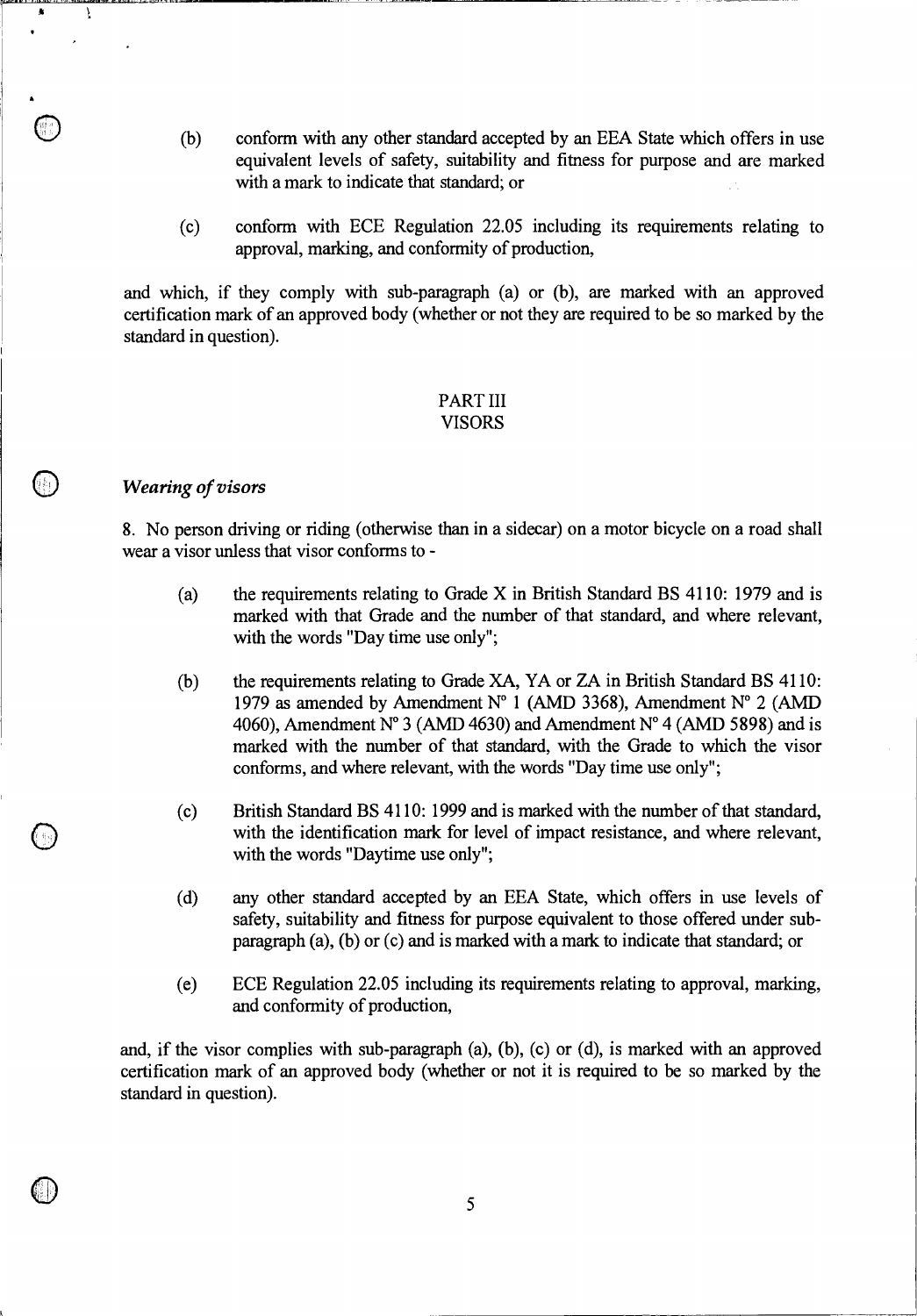# *Prescribed types of recommended visor*

9. The type of visor hereby prescribed as a type of visor recommended as affording protection to persons on or in motor cycles from injury in the event of an accident is a visor which, as respects its shape, construction and other qualities, -

- (a) complies with sub-paragraph (a), (b, (c), (d) or (e) of regulation 8; and
- (b) if it complies with sub-paragraph (a), (b), (c) or (d) thereof, is marked with an approved certification mark of an approved body (whether or not it is required to be so marked by the standard to which the sub-paragraph in question refers).

ţ

 $\bullet$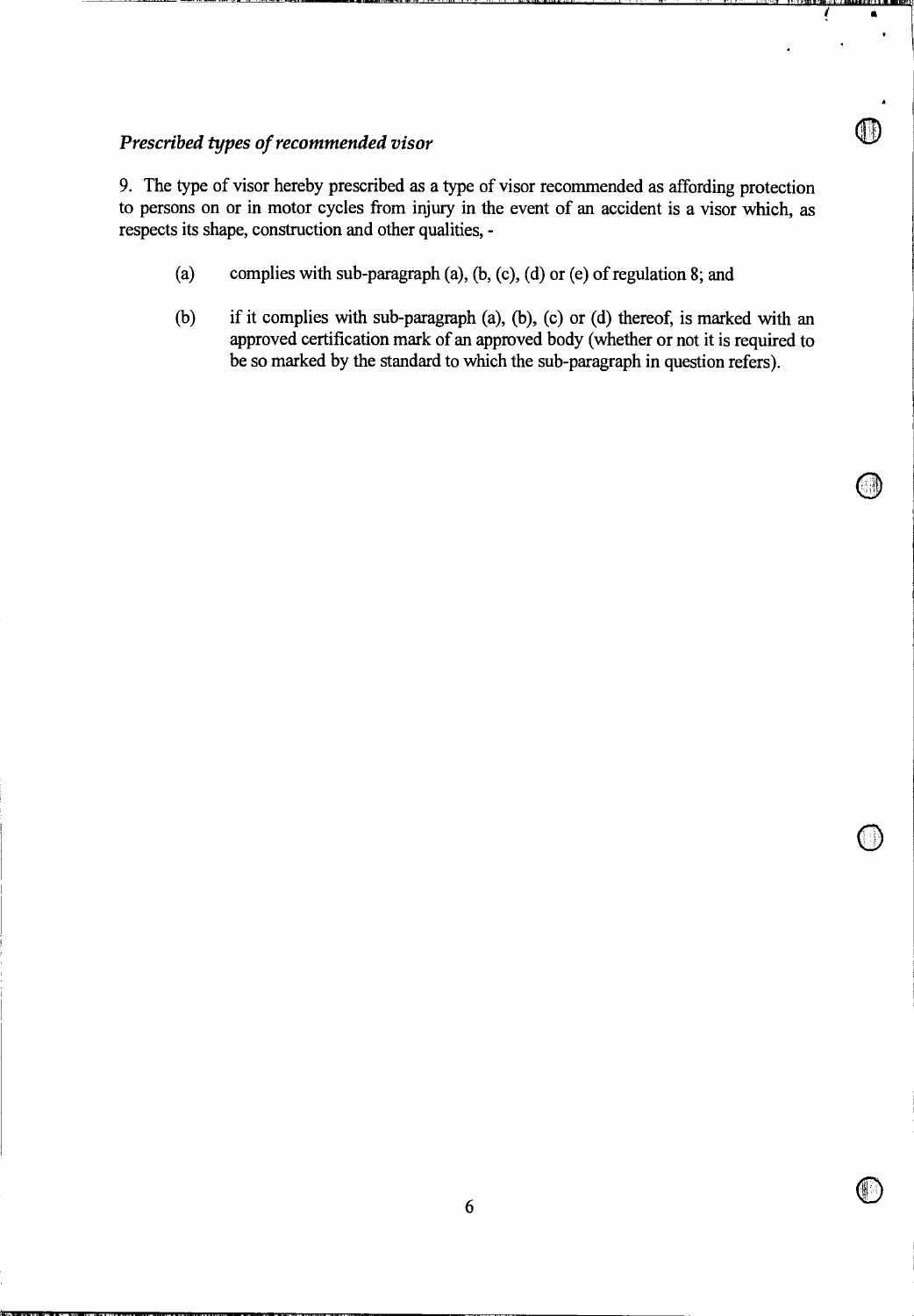*A* 

ļ

# Regulation 3(1) SCHEDULE

#### BRITISH STANDARDS

1. British Standard 2001: 1956, whether or not amended by any of the following Amendment Slips *-* 

| Number | Date of Publication |
|--------|---------------------|
| 1      | 11th January 1957   |
| 2      | 23rd November 1959  |
| 3      | 27th February 1962  |
| 4      | 11th June 1964      |
| 5      | 13th March 1968     |
|        | 18th February 1972  |

2. British Standard 1869: 1960, whether or not amended by any of the following Amendment Slips -

| Number | Date of Publication |
|--------|---------------------|
|        | 29th May 1963       |
| 4      | 3rd December 1965   |
| 5      | 13th March 1968     |
| 6      | 10th August 1971    |
| 7      | 3rd January 1972    |
| 8      | 15th May 1973       |
| 9      | 1st February 1974   |
| 10     | 2nd September 1974  |
|        | 1st March 1975      |

3. British Standard 2495: 1960, whether or not amended by any of the following Amendment Slips -

| Number       | Date of Publication |
|--------------|---------------------|
| 1            | 29th May 1963       |
| $\mathbf{2}$ | 22nd February 1965  |
| 3            | 7th December 1965   |
| 4            | 22nd July 1966      |
| 5            | 10th August 1971    |
| 6            | 3rd January 1972    |
| 7            | 1st February 1974   |
| ۹            | 1st March 1975      |

4. British Standard 2001: 1972, whether or not amended by any of the following Amendment Slips -

| Number | Date of Publication |
|--------|---------------------|
|        | 12th December 1972  |
| 2      | 26th January 1973   |
| 3      | 1st February 1974   |
| 4      | 2nd September 1974  |
| 5      | 1st March 1975      |

5. British Standard 5361: 1976, whether or not amended by any of the following Amendment Slips -

| Number | Date of Publication |
|--------|---------------------|
|        | 30th September 1977 |
| 2      | 31st August 1978    |
| 2      | 31st August 1979    |

 $\mathbf{r}$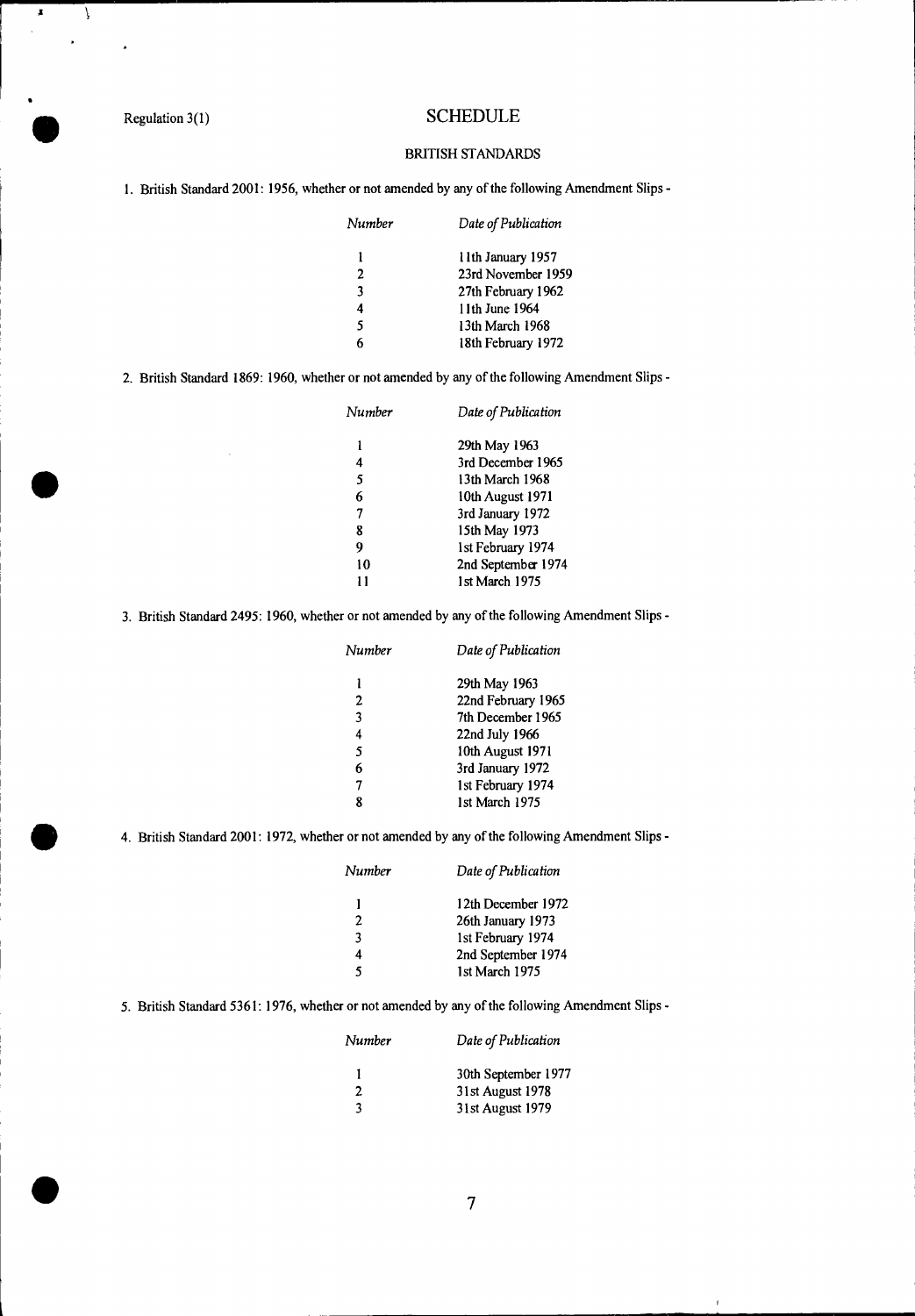| 4 | 29th February 1980 |  |
|---|--------------------|--|
| 5 | 27th February 1981 |  |

6. British Standard 2495: 1977, whether or not amended by any of the following Amendment Slips -

| Number | Date of Publication |
|--------|---------------------|
| ı      | 30th September 1977 |
| 2      | 31st August 1978    |
| 3      | 31st August 1979    |
| 4      | 29th February 1980  |
| ٢      | 27th February 1981  |
|        |                     |

7. British Standard 6658: 1985, whether or not amended by the following Amendment Slip *-* 

*Number Date of Publication*  1 28th February 1986

MADE 6<sup>H</sup> agril 2000

Uns

**Minister for Transport** 

sai

t,

ţ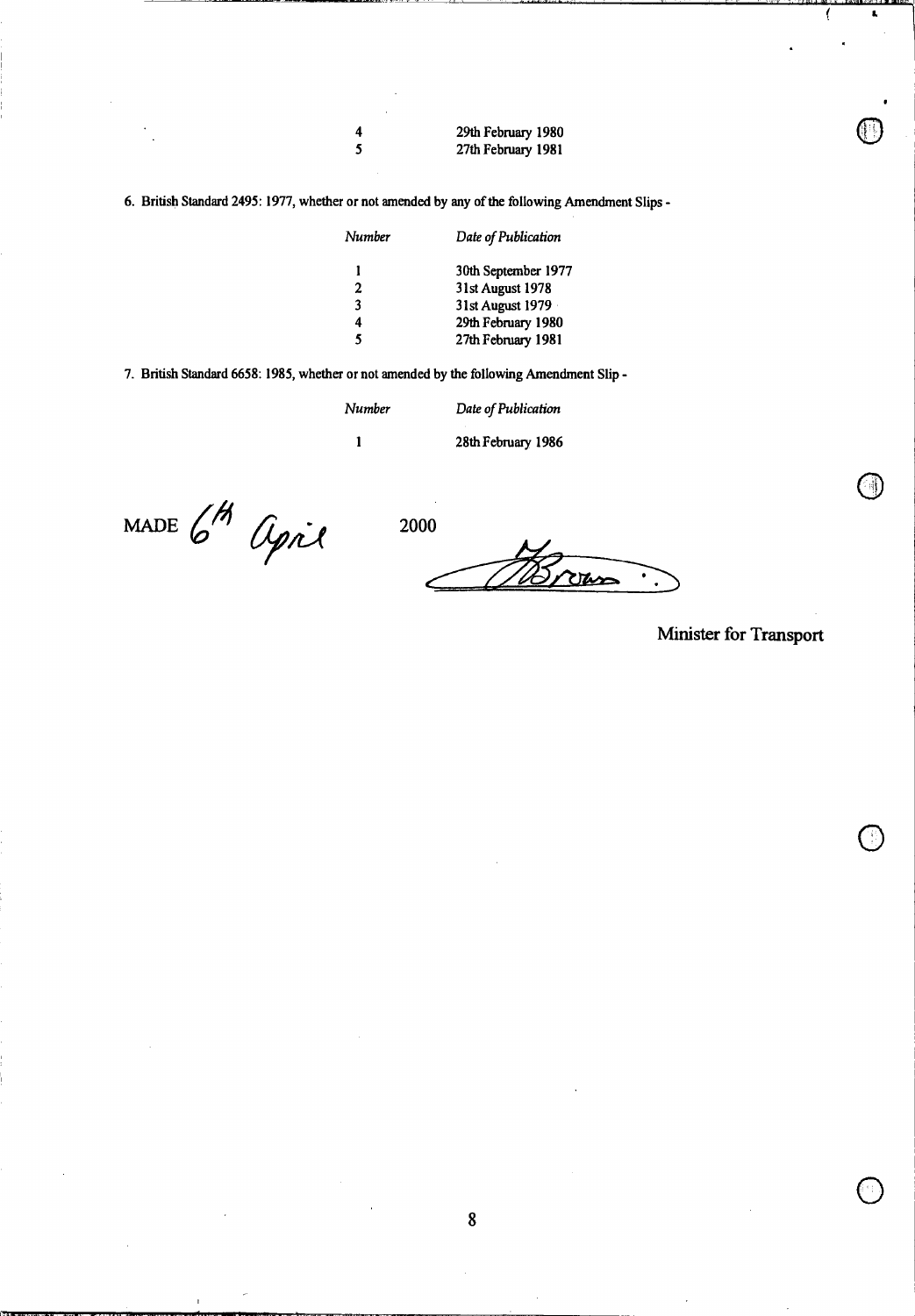## EXPLANATORY NOTE

#### *(This Note is not part of the Regulations)*

These Regulations replace the Motor Cycles (Protective Helmets) Regulations 1981 *(GC 106/81)* with modifications.

Subject to a strictly limited number of exemptions specified in regulation 4, regulation 6 requires every person driving or riding (otherwise than in a sidecar) on a motor bicycle on a road to wear a protective helmet as defined in regulation 3(1).

By virtue of a modified definition in regulation 3(1), the reference to a protective helmet now includes helmets complying with British Standard (BS) 6658: 1985 (as amended) as an alternative to any earlier BS specified in the Schedule. Any helmet not complying with a specified BS must, by virtue of its shape, material and construction, be reasonably expected to afford protection similar to or greater than that provided by a type of helmet which does so comply.

Regulation 7 prescribes certain types of helmet recommended as affording protection to persons on or in motor cycles from injury in the event of accidents. The types of helmet are so prescribed by reference to BS 6658: 1985 (as amended), ECE Regulation 22.05, or any other standard which is accepted by an EEA State and offers in use equivalent levels of safety, suitability and fitness for purpose. In this context "equivalent levels" means levels which are the same or greater in respect of the factors specified.

The modifications affecting regulation 7 are -

ł,

- (a) the prescribing of only the latest BS; and
- (b) the otherwise prescribing for the first time of ECE Regulation 22.05 and equivalent standards accepted by EEA States.

Regulations 8 and 9 make provision for the first time in relation to visors attached to protective helmets. Regulation 8 specifies, subject to the exemptions set out in regulation 4, the requirements which a visor must meet if it is worn by a person driving or riding on a motor bicycle (other than in a sidecar), whereas regulation 9 prescribes the type of visor recommended as affording protection from injury in the event of an accident. The requirements are those specified in British Standards, ECE Regulation 22.05, or in equivalent standards accepted by EEA States.

By virtue of section 24(4) of the Road Traffic Act 1985 it is an offence to sell or offer for sale a helmet or visor which is not respectively prescribed under regulation 7 or 9.

British Standards and their amendments may be obtained from any outlet operated by the British Standards Institution (BSI) or from BSI at 389 Chiswick High Road, London W4 4AL (telephone number: 020 8996 9000).

9